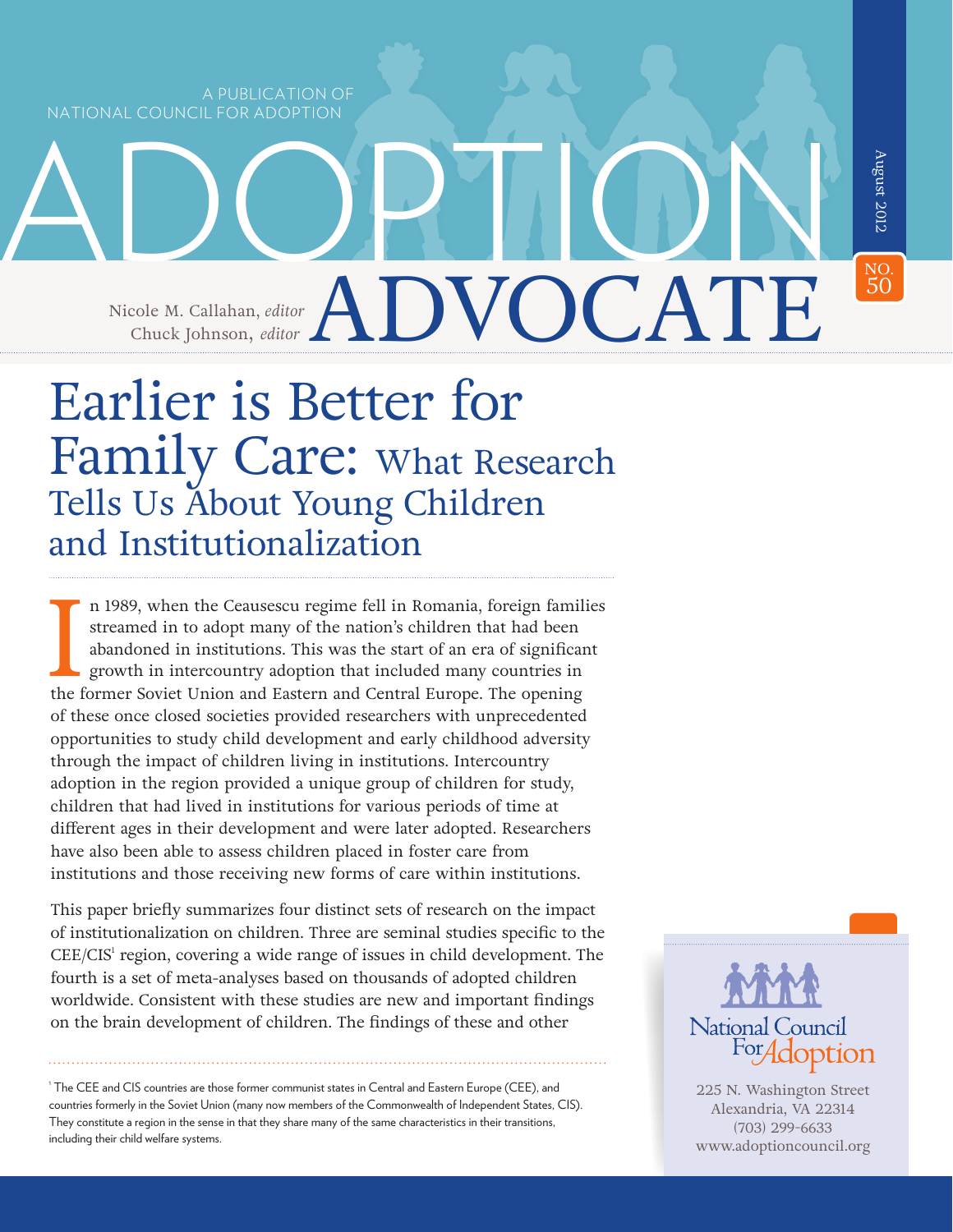### **2**

similar research studies are many, and can be pursued by further studying the resources highlighted in the appendix to this paper. However, one inescapable conclusion is clear from the research highlighted here: for the sake of their development and wellbeing, it is of the utmost importance for young children to be in nurturing family-based environments early in their young lives.

**The English and Romanian Adoption Study (ERA)**<sup>2</sup> focuses on 165 Romanian children adopted by English families in the early 1990s. The children are grouped according to their age at the time of their adoption, and then assessed at later ages in their lives. This study is representative of children coming from severely deprived institutional care into family permanency in a country with an advanced social service system. ERA findings include:

- Adversity caused by institutionalization resulted in numerous challenges for children including inattention, overactivity, intellectual impairment, quasi-autism, and disinhibited attachment.
- If adopted before the age of six months, children recovered from their early deprivation to reach levels of child development very similar to children who had never experienced institutional care. Assessments of 11- and 15-year-old adopted children who were institutionalized after six months of age show a higher frequency of mental and behavioral challenges.
- The findings from the assessments after adoption show dramatic recovery for children in the areas of cognitive and physical development.

**The Bucharest Early Intervention Project (BEIP)<sup>3</sup> is the first-ever** randomized study of foster care as an alternative to institutionalization and a form of intervention to address the deprivation associated with institutional care. The BEIP research began in 2000. Half of the 136 institutionalized children studied were placed in high-quality foster care. One aspect of this research involved measuring the electrical brain activity of children through electroencephalograms (EEGs). Key findings include:

• While institutionalized, the children lagged significantly behind in key areas of cognitive functioning, and also had severe attachment

*For the sake of their development and wellbeing, it is of the utmost importance for young children to be in nurturing family-based environments early in their young lives.*

Summary of the English Romanian Adoption Study: There are many articles from the following researchers, including: Rutter, M., Castle, J., Colvert, E., Kreppner, J., Mehta, M., and Sonuga-Barke, E.J.S., "Effects of profound early institutional deprivation: An overview of findings from a UK longitudinal study of Romanian adoptees" (2007c), *European Journal of Developmental Psychology*, 4.

3 **Resources for the Bucharest Early Intervention Project include:** A comprehensive summary: Nelson, C.A., Furtado, E.A., Fox, N.A., and Zeanah, C.A., "Developmental deficits among institutionalized Romanian children – and later improvements – strengthen the case for individualized care" (2009), *American Scientist*, Volume 97.

A PowerPoint presentation on BEIP can be accessed online at:<www.crin.org/docs/PPT>%20BEIP[%20Group.pdf](20Group.pdf)

The many publications associated with the study can be found at: [www.childrenshospital.org/cfapps/research/data\\_admin/Site2205/mainpageS2205P5sublevel33Flevel38.html](www.childrenshospital.org/cfapps/research/data_admin/Site2205/mainpageS2205P5sublevel33Flevel38.html)

Also refer to a similar study conducted in Canada with children adopted from Romania: Le Mare, L. and Audet, K., "A longitudinal study of physical growth and health of post-institutionalized Romanian Adoptees" (2006), *Pediatrics and Child Health*, II.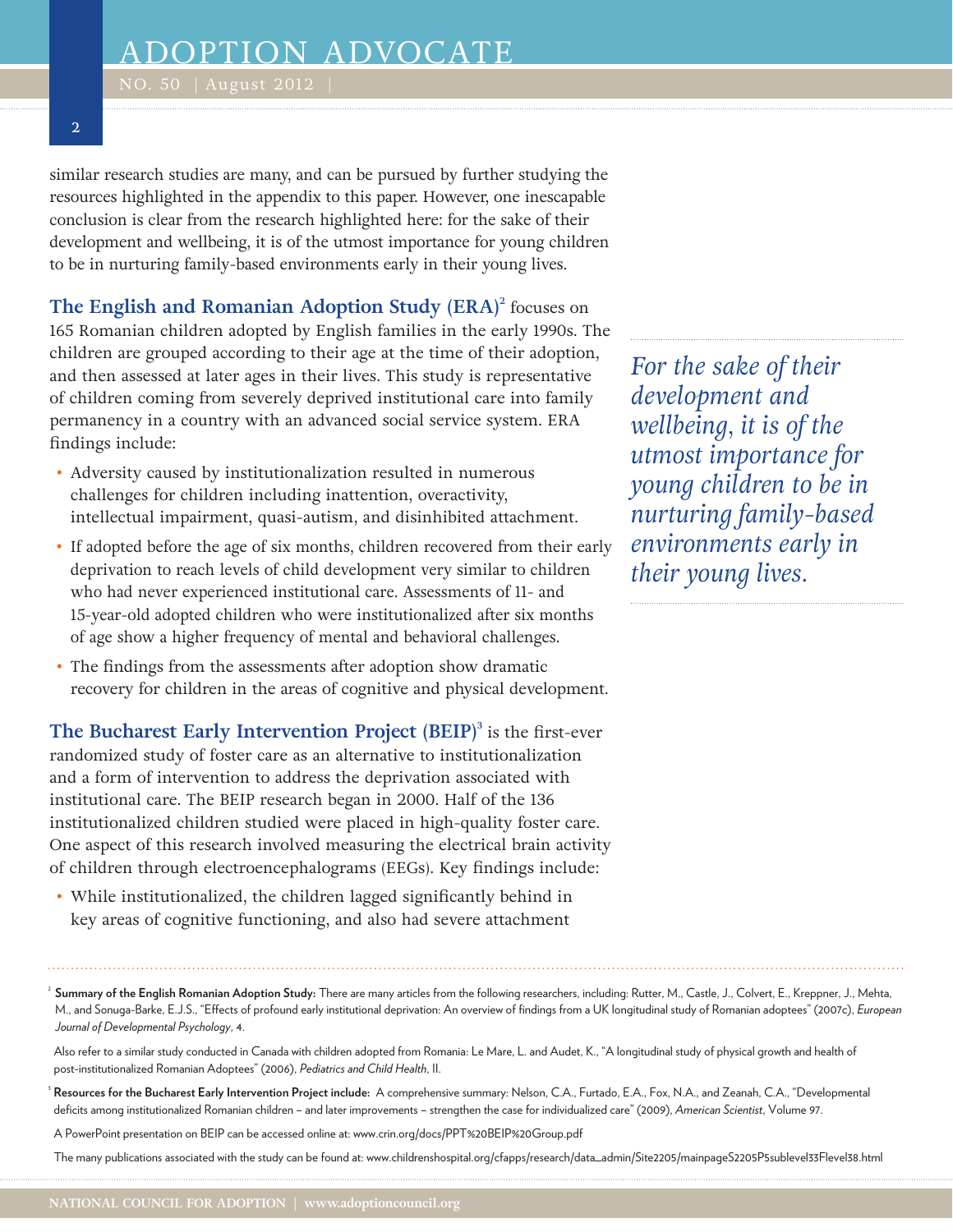# ADOPTION ADVOCAT

problems. The EEGs showed significantly diminished brain activity relating to awareness, engagement, and responsiveness.

- Placing institutionalized children in foster care before two years of age is crucial in order to secure the best chance for significant improvements over the next several years in IQ and attachment wellbeing. Placement in foster care prior to 15 months of age is key to promote strong improvements in language abilities. The EEG measurements of children in foster care approached the levels of the never-institutionalized children within 42 months of being in foster care.
- As children in the foster care group have grown older, they have continued to face higher levels of emotional and behavioral challenges than never-institutionalized children. These challenges include attention deficit and hyperactivity disorder (ADHD).

### The St. Petersburg-USA Orphanage Team Research project<sup>4</sup>

studied three baby homes in St. Petersburg, beginning in 2000. The baby homes met reasonable medical and nutritional standards, but children there clearly lacked strong socio-emotional relationships with their caregivers. As part of the project, caregivers were offered *training* in early childhood development and mental health, emphasizing the need for responsive and developmentally appropriate childcare. *Structural changes* were also implemented, which included a reduction in the number of children cared for by each caregiver, the promotion of interactive "family time" play, and fewer changes in caregivers for children. This was intended to provide more family-like care. Close to 1,000 children and over 500 caregivers have been involved in the study. Findings include:

- Children receiving care from trained caregivers in the structurally changed environment improved substantially in a comprehensive range of developmental areas, including physical growth and cognitive, attachment, and behavioral functioning.
- Children receiving care from trained caregivers outside of the structurally changed environment saw improved development as well, but their improvements were far less significant.
- Children with disabilities showed significant improvements in all areas of health measured, particularly in general behavioral categories. The results varied depending on the severity of the child's disability, but changes that were observed were substantial.

### 4 **Resources for the St. Petersburg-USA Orphanage Research Team include:**

A comprehensive research summary: <www.ocd.pitt.edu/Files/PDF/relationshipexperience.pdf>

 The St. Petersburg-USA Orphanage Research Team, "The effects of early socio-emotional and relationship experience on the development of young orphanage children" (2008), *Monographs of the Society for Research in Child Development*, Serial No. 291, 73 (3). This and other documents pertaining to institutionalized children can be found at: <www.ocd.pitt.edu/Institutionalized>-Children/53/<Default.aspx>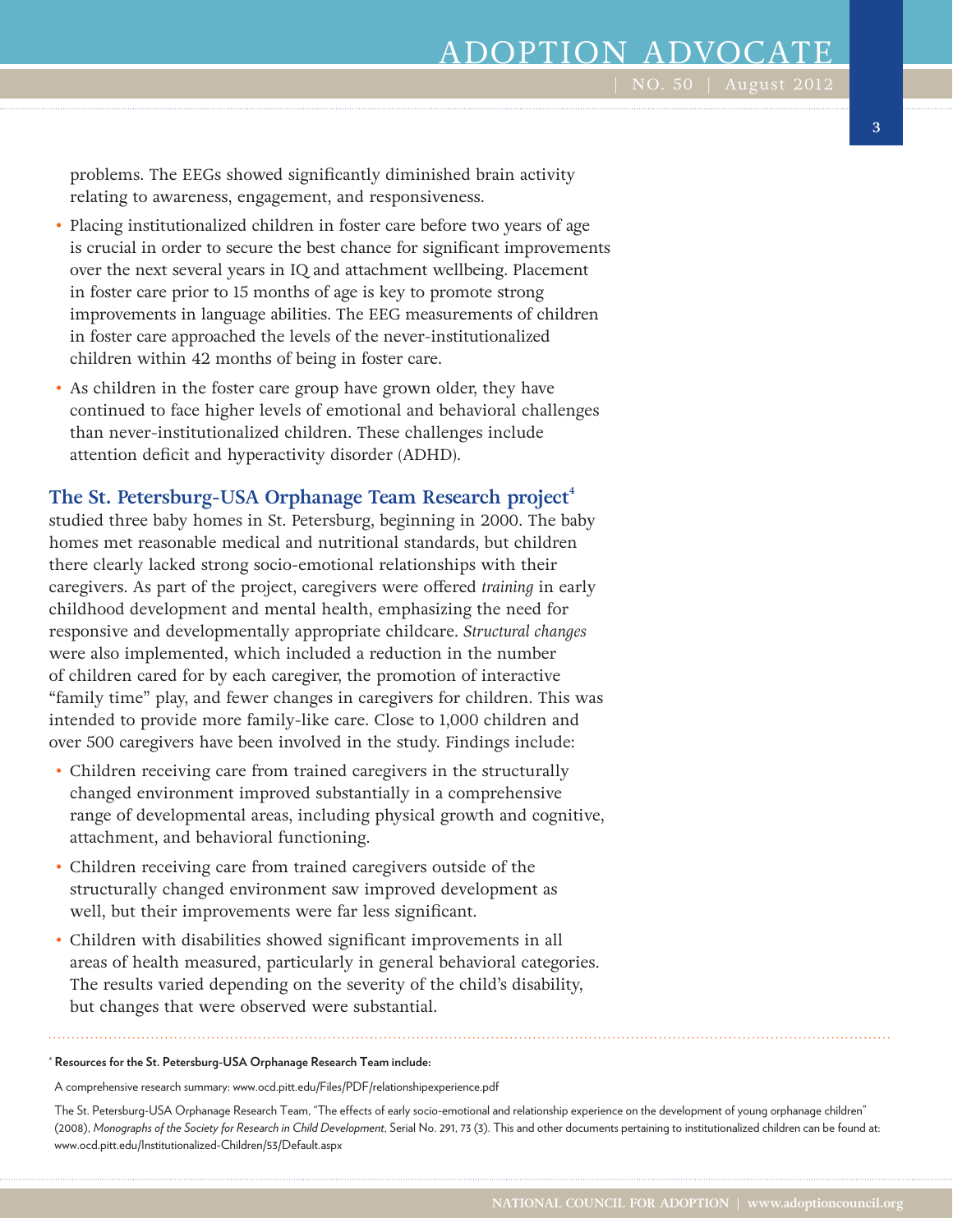**4**

**Meta-analyses** are research projects in which results of other studies published on the same topic are combined. After reviewed and selected for quality, this pooled data can provide strong evidence from which to draw conclusions. Most of the results below are drawn from social scientists associated with Leiden University<sup>5</sup> in the Netherlands, who specialize in research based on thousands of adopted individuals worldwide, many of them adopted from residential care.

- Children adopted before one year of age are generally as securely attached to their adoptive mothers as their non-adopted peers; less so if they are adopted after their first birthday.
- Children adopted after one year of age generally show less optimal school achievement than children adopted in their first year of life.
- There is no significant difference in self-esteem between adopted and non-adopted children. This is equally true among the domestic, international, and transracial adoptees that participated in the study.
- Longer institutional stays prior to adoption are strongly and linearly associated with more delayed physical growth.

# Psychosocial Growth Failure<sup>6</sup>: The Need for Nutrition and Nurture

Historically, institutions in the CEE/CIS region have been established to provide children with the basic needs of food, medical care, shelter, and education. This is also true for many institutions in other developing regions of the world.

Measuring physical growth is, of course, a common means to assess development of children. It is clear, however, that factors beyond disease

<sup>s</sup> **Leiden University Meta-analyses:** Information can be accessed online at: [www.socialsciences.leiden.edu/educationandchildstudies/childandfamilystudies/research/adoption/](www.socialsciences.leiden.edu/educationandchildstudies/childandfamilystudies/research/adoption) <currentadoptionstudies.html> Other studies from which conclusions are drawn in this paper:Juffer, F. and van IJzendoorn, M.H., "Adoptees Do Not Lack Self-Esteem: A Meta-Analysis on Self-Esteem of Transracial, International, and Domestic Adoptees" (2007), *Psychological Bulletin*, 133.

 Van den Dries, L., Juffer, F., Van IJzendoorn, M.H., and Backermans-Kranenburg, M.J., "Fostering security? A meta-analysis of attachment in adopted children" (2009), *Children and Youth Services Review*, 31.

 Van IJzendoorn, M.H., Juffer, F., and Klein Poelhuis, C.W., "Adoption and cognitive development: A meta-analytic comparison of adopted and non-adopted children's IQ and school performance" (2005), *Psychological Bulletin*, 131.

 Van IJzendoorn, M.H., Luij, M., and Juffer, F., "IQ of children growing up in children's homes: A meta-analysis on IQ delays in orphanages" (2008), *Merrill-Palmer Quarterly Journal of Developmental Psychology*, 54.

 Van IJzendoorn, M.H., Backermans-Kranenburg, M.J., and Juffer, F., "Plasticity of growth in height, weight and head circumference: Meta-analytic evidence of massive catch-up in children's physical growth after adoption" (2007), *Journal of Developmental and Behavioral Pediatrics*, 28. [www.who.int/child\\_adolescent\\_health/documents/](www.who.int/child_adolescent_health/documents/chs_cah_99_3/en/index.html) [chs\\_cah\\_99\\_3/en/index.html](www.who.int/child_adolescent_health/documents/chs_cah_99_3/en/index.html)

<sup>6</sup>**Psychosocial Growth Failure** A review of the history, literature and research related to this topic appears in a chapter entitled "Growth Failure in Institutionalized Children," co-authored by Dana E. Johnson and Megan Gunnar, in the 2012 monograph published by the Society for Research in Child Development: *Children Without Permanent Parents: Research, Practice, and Policy* (<http://www.wiley.com/WileyCDA/WileyTitle/productCd-1118307003.html>).

*Longer institutional stays prior to adoption are strongly associated with more delayed physical growth.*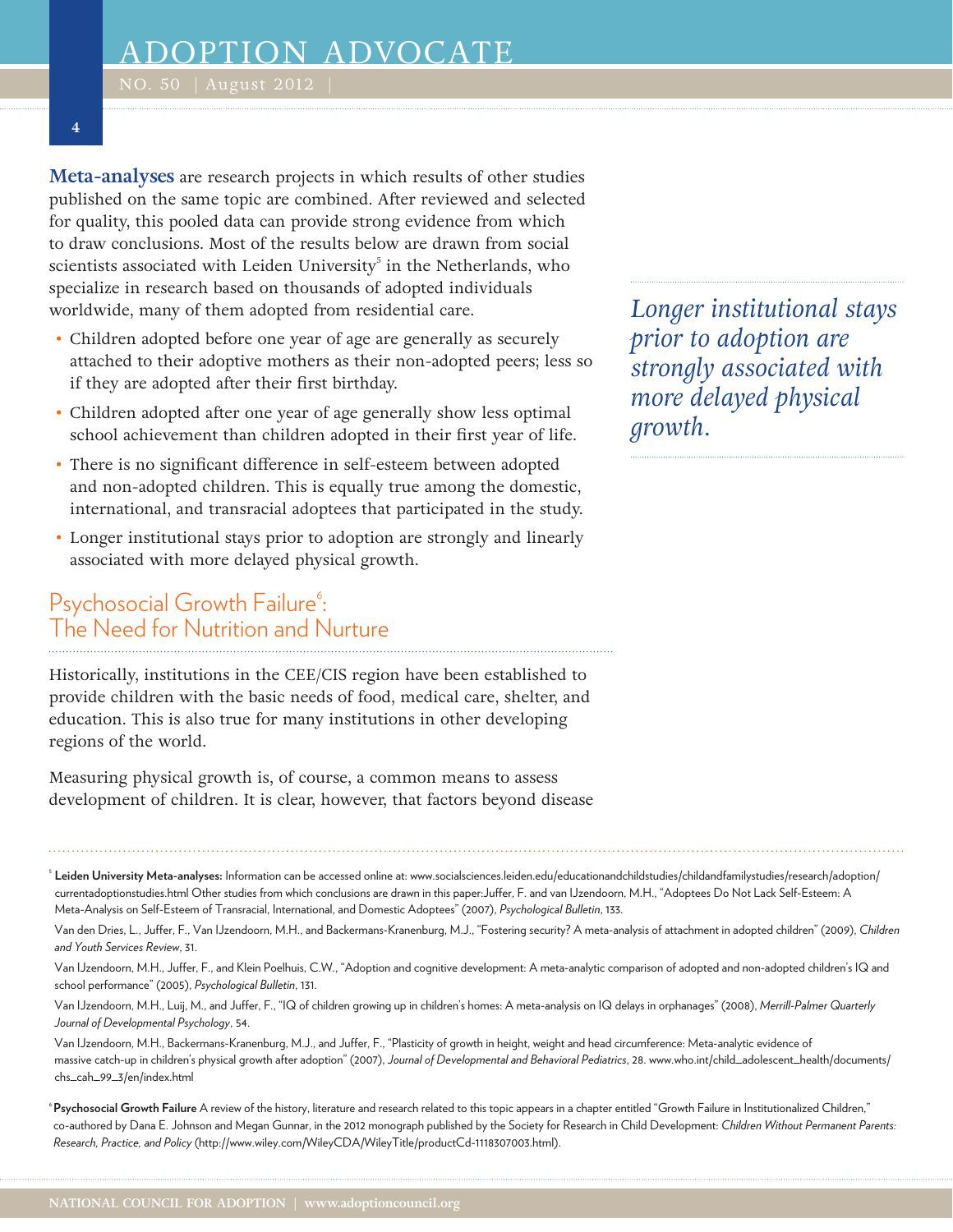# ADOPTION ADVOCAT

and the lack of nutrition can inhibit growth. "Psychosocial growth failure" is a term that reflects the additional adversity experienced by children that can contribute to failure in growth. For young institutionalized children, this adversity comes from the lack of attentive and nurturing care that normally comes from parents.<sup>7</sup> For example, the feeding of infants requires close personal attention as opposed to propping up a bottle. An infant with disabilities may require specialized feeding. Unfortunately, many institutions lack the budgets and the staff necessary to perform these functions.

Growth suppression in adversity – and eventual recovery with nurturing care – is found in all the research concerning children that have been institutionalized. The St. Petersburg-USA Orphanage Team Research confirms this, in that enhanced social and emotional support by caregivers resulted in improved growth for infants and young children, without any changes in their nutrition.

Overall growth failure is linked, to varying degrees, with cognitive, emotional, and behavioral challenges. As the English and Romanian Adoption Study demonstrates, if an institutionalized child is placed in family-like care within six months of age, the risk of early and persistent growth failure is significantly lowered.

### The Sensitive Brain of a Young Child

Profound changes occur in the brain early in a child's life as important neural foundations are built. But it is difficult to study the brain and its functioning in relation to the impact of institutionalization, due to the timing challenges of assessing brains before, during, and after potentially sensitive periods of brain development within different care environments. Additionally, the brain is known to adjust and compensate for deficits in ways that are difficult to measure, let alone fully understand.

Neurons in the brain connect via synapses, enabling crucial circuitry development in the brain. Neurons and synapses experience great growth in the prenatal period, to the point of overproduction. This process is controlled through genetics, though adversity during pregnancy – such

#### 7 **Two informative reviews under the auspices of the World Health Organization are:**

Richter, Linda, "The Importance of Caregiver-Child Interactions for the survival and healthy development of young children" (2004), available online at: [www.who.int/child\\_adolsecent\\_health/documents/924159134X/en/index.html](www.who.int/child_adolsecent_health/documents/924159134X/en/index.html)

 Pelto, Gretel, Dickin, Katherine, and Engle, Patrice, "A Critical Link: Interventions for physical growth and psychological development" (1999), available online at: [www.who.int/child\\_adolescent\\_health/documents/chs\\_cah\\_99\\_3/en/index.html](www.who.int/child_adolescent_health/documents/chs_cah_99_3/en/index.html) 8 Fetal Alcohol Syndrome (FAS) A systematic study of children in baby homes in Murmansk, Russia indicated high FAS rates among children residing in these homes, as well as resulting developmental challenges compared with their institutionalized peers. This study provides background and an extensive list of references: Miller, L.C., Chan, W., Litvinova, A., Rubin, A., Comfort, K., Tirella, L., Cermak, S., Morse, B., Kovalev, I., Boston-Murmansk Orphanage Research Team, "Fetal Alcohol Spectrum Disorders in Children Residing in Russian Orphanages: A Phenotypic Study" (2006), Alcoholism: Clinical and Experimental Research, Volume 30, Issue 3.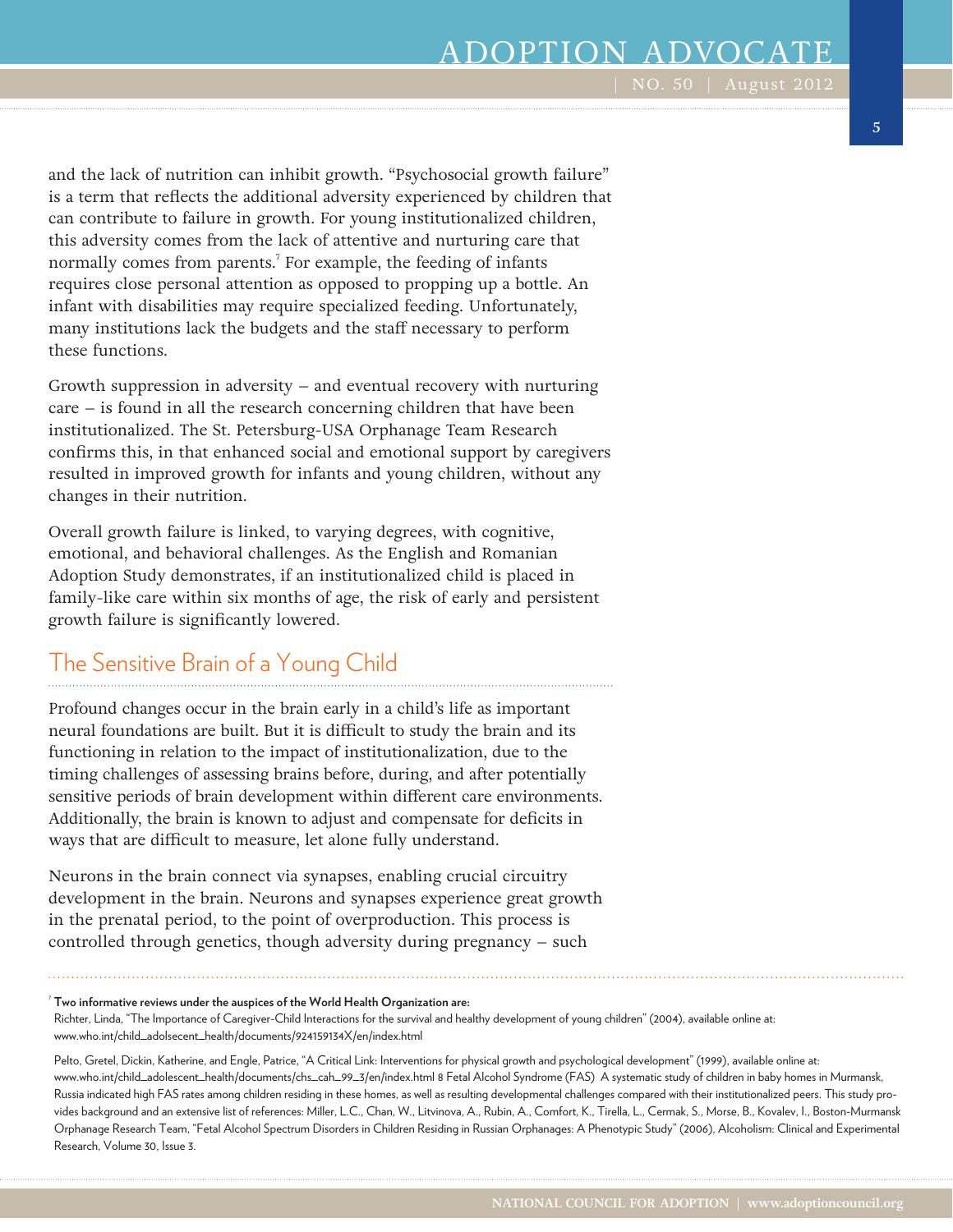as fetal exposure to alcohol – can have a negative impact.<sup>8</sup> "Pruning back" and shaping this overproduction begins after a child is born. The central nervous system changes and adapts in response to environmental cues, experience, behavior, injury, or disease. A great deal of this brain shaping occurs in the early months and years of a child's life. Thus, the deprivation experienced by institutionalized children early in their lives can negatively impact their brain circuitry development.

*Decreased head circumference* is associated with psychosocial growth failure in young children who have been institutionalized, though there is an opportunity for the child to catch up to normal measurements if placed in a nurturing environment early in life. Additional information can be found in studies on the brain's chemical/hormonal functioning, in anatomical images, and through neuropsychological testing to better understand what happens in a child's brain as a result of adversity caused by institutional care.

*Growth hormone production* begins in the pituitary gland, situated at the base of the brain, upon stimulation from the hypothalamus. Growth hormone, which is important for cognitive development as well as for growth, is converted into other active products in the liver, and is excreted primarily by the kidneys. This system can be altered if psychosocial growth failure is experienced.

Strong, frequent, and/or prolonged abuse leads to a condition known as "toxic stress."9 Abnormal levels of stress hormones, such as cortisol, can disrupt brain development in young children, and affect other organ systems as well. It can also negatively impact growth. Research links early toxic stress with poor cognitive and emotional functioning well into the adult years. Studies of children who have lived in institutions have shown higher and lower levels of cortisol in the children at various times of the day. This has been found in children with a history of institutional care adopted from Romania, Russia, and China, and has also been found in youth in the U.S. who suffered physical neglect prior to their placement in foster care.<sup>10</sup> Studies of adopted children coming from particularly adverse institutional environments show that they may have higher cortisol levels for years if they are not placed in nurturing family care by 4-6 months of age. $n_{\text{I}}$ 

*The deprivation experienced by institutionalized children early in their lives can negatively impact their brain circuitry development.*

- <sup>8</sup> **Fetal Alcohol Syndrome (FAS)** A systematic study of children in baby homes in Murmansk, Russia indicated high FAS rates among children residing in these homes, as well as resulting developmental challenges compared with their institutionalized peers. This study provides background and an extensive list of references: Miller, L.C., Chan, W., Litvinova, A., Rubin, A., Comfort, K., Tirella, L., Cermak, S., Morse, B., Kovalev, I., Boston-Murmansk Orphanage Research Team, "Fetal Alcohol Spectrum Disorders in Children Residing in Russian Orphanages: A Phenotypic Study" (2006), Alcoholism: Clinical and Experimental Research, Volume 30, Issue
- <sup>9</sup>**Toxic Stress Harvard University's Center on the Developing Child provides the following resources:**  The Impact of Early Adversity on Children's Development (In Brief series), available online at: [http://developingchild.harvard.edu/index.php/resources/briefs/inbrief\\_series/](http://developingchild.harvard.edu/index.php/resources/briefs/inbrief_series)
- Toxic Stress Response: The Facts, available online at: [http://developingchild.harvard.edu/topics/science\\_of\\_early\\_childhood/toxic\\_stress\\_response](http://developingchild.harvard.edu/topics/science_of_early_childhood/toxic_stress_response)/
- <sup>10</sup> **The Brain and Hormones** Tarullo, A.R. and Gunnar, M.R., "Child maltreatment and the developing HPA axis" (2006), *Hormones and Behavior Journal* 50 (4).11 Higher Cortisol Levels Gunnar, M.R., Bruce, J., and Grotevant, H.D., "International adoption of institutionally reared children: research and policy" (2000), Development and Psychopathology, 12.
- <sup>11</sup> **Higher Cortisol Levels** Gunnar, M.R., Bruce, J., and Grotevant, H.D., "International adoption of institutionally reared children: research and policy" (2000), *Development and Psychopathology*, 12.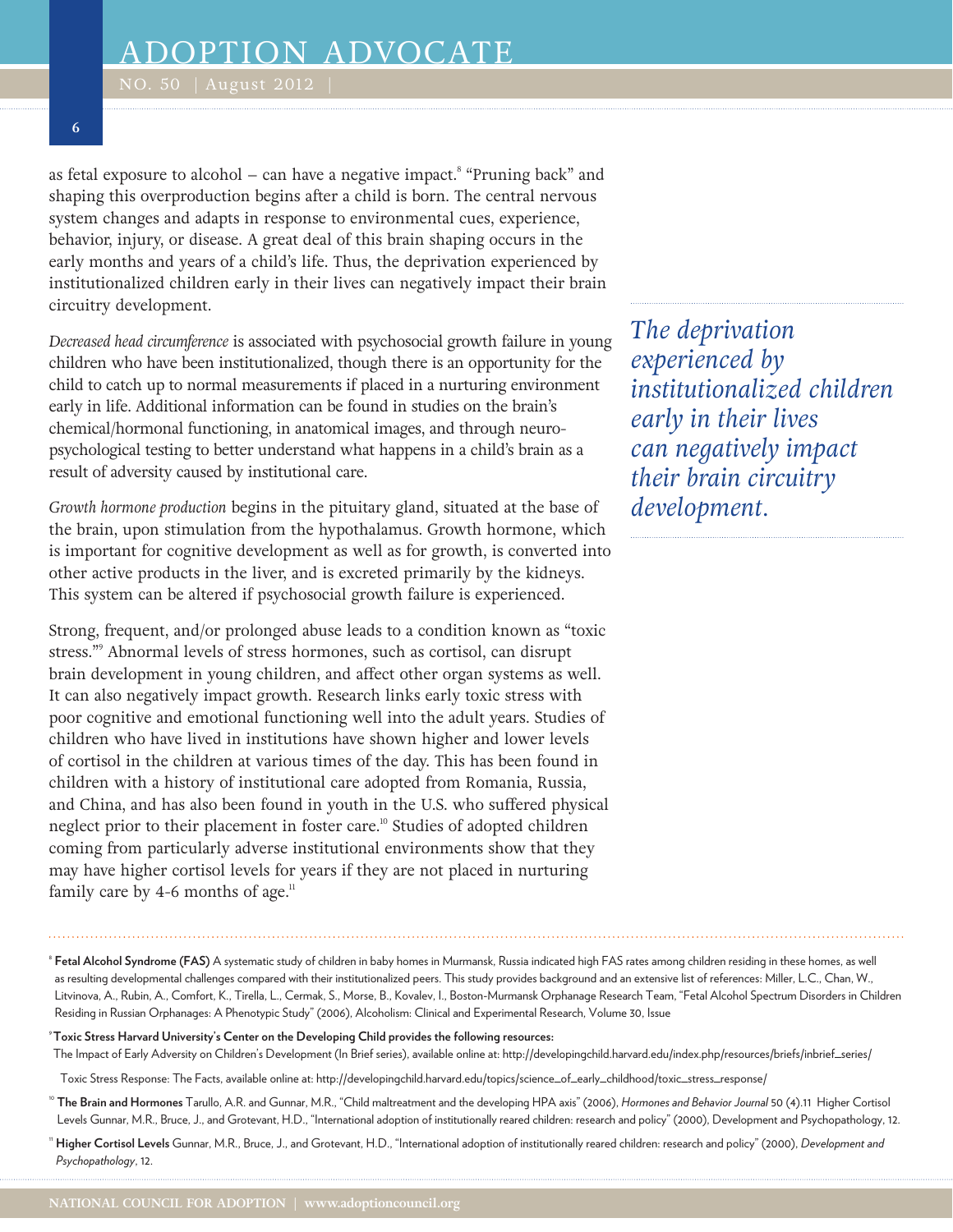# ADOPTION ADVOCAT

A number of *brain imaging procedures* shed further light on the impact of institutionalization on early childhood development. The EEG findings of the Bucharest Early Intervention Project are verified by an additional study on children adopted from Asia.<sup>12</sup> Another imaging procedure, Positron Emission Tomography (PET), enables images and measurements of metabolism of different brain regions. When applied to Romanian adoptees institutionalized for an average of about three years, one PET study<sup>13</sup> showed that their metabolism was significantly reduced in brain regions involved with higher cognitive functions, memory, and emotion – and this was linked to impulsivity, attention disorder, and social deficits.

Magnetic Resonance Imaging (MRI)<sup>14</sup> has been performed on children that faced institutional deprivation early in their lives. Studies show images of diminished brain "white matter" that connects areas involved in higher cognitive and emotional functioning, which normally grows dramatically in the period before three years of age. Amygdalae<sup>15</sup> in the brains of institutionalized children have been shown to have differing sizes compared to never-institutionalized children, as seen in the English and Romanian Adoption Study and another study of adoptees mostly from China.<sup>16</sup>

The above studies and others provide clear evidence that the early institutionalization of young children can have a number of harmful impacts on the brain, by

- Reducing and altering brain electrical and metabolism activity;
- Altering key hormone levels impacting growth, emotions, and cognition;
- Changing the size of brain areas; and
- Compromising the white matter in the brain, which plays a role in connecting brain regions.

<sup>12</sup> **Electroencephalograms (EEGs)** See Bucharest Early Intervention Project (item ii above). For the Asia study, see Tarullo, A.R., Gunnar M.C., and Gunnar, A.R. (2011), "Atypical EEG power correlates with indiscriminately friendly behavior in internationally adopted children," *Developmental Psychology* 47 (2).

<sup>13</sup> **Positron Emission Tomography (PET)**Chugani, H.T., Behen, M.E., Muzik, O., Nagy, F., and Chugani, D.C., "Local brain functional activity following early deprivation: A study of post institutionalized Romanian orphans" (2001), *Neuroimage* 14.

 A vivid color PET image can be found at the Child Welfare Information Gateway website below. The slide compares the brain functioning of two young children: one who was institutionalized shortly after birth, and another who was never institutionalized: <www.childwelfare.gov/calendar/cbconference/fourteenth/presentations/ahdc/sld046.cfm>

<sup>14</sup>**Magnetic Resonance Imaging (MRI)** Eluvanthingal, T.J., Chugani, H.T., Behen, M.E., Juhasz, C., Muzik, O., Maqbool, M., and Makki, M., "Abnormal brain connectivity in children after early severe socio-emotional deprivation: A diffusion imaging study" (2006), *Pediatrics*, 117.

<sup>15</sup> Amygdalae are almond-shaped neurons located deep in the temporal lobes of the brain. They are considered part of the limbic system, which supports a variety of functions including emotion, behavior, and memory.

<sup>16</sup> **Amygdalae** Tottenham, N., Tanaka, J.W., et al., "The NimStim set of facial expressions: Judgments from untrained research participants" (2009), *Psychiatry Research*, 168.